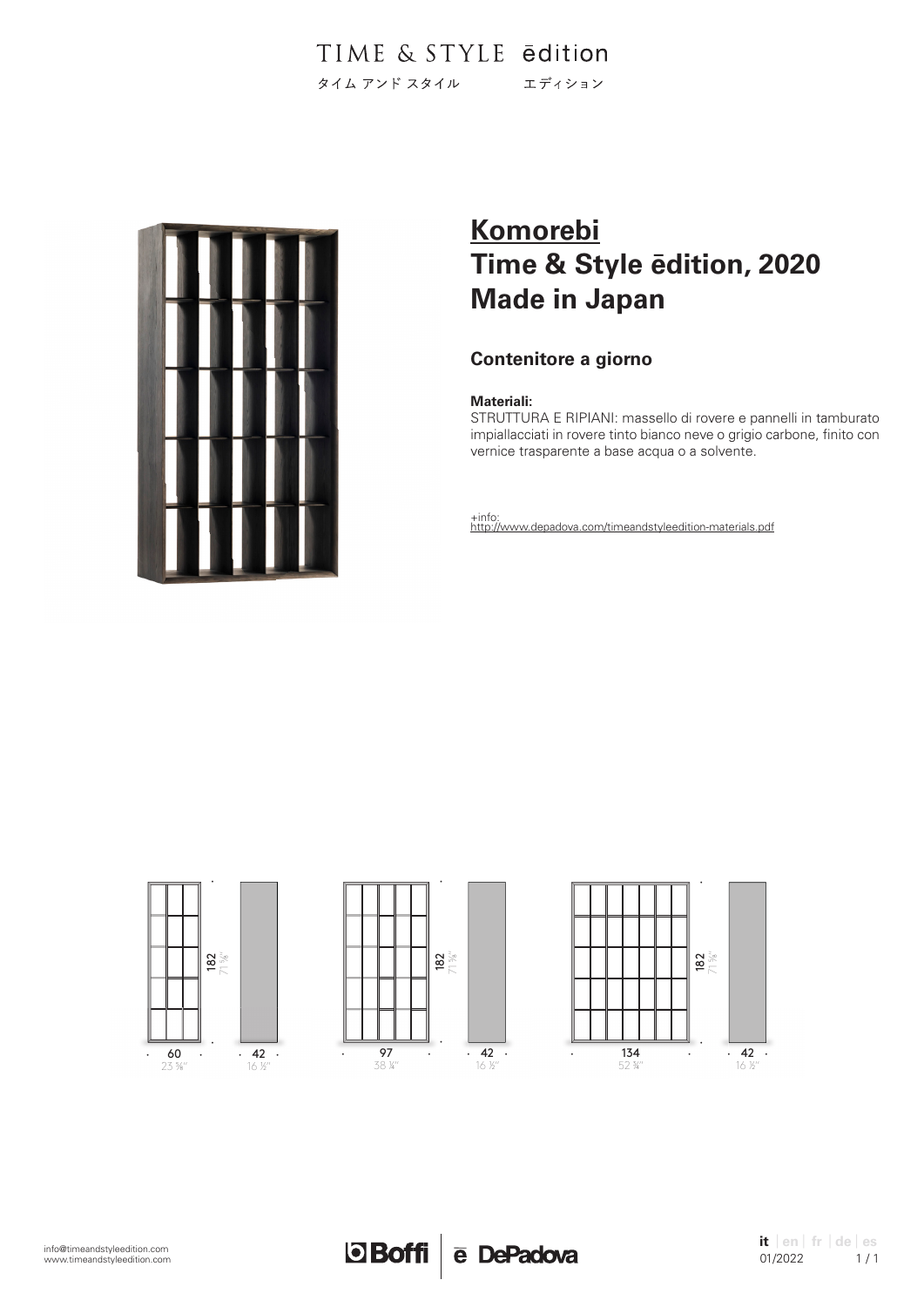

# **Komorebi Time & Style ēdition, 2020 Made in Japan**

# **Open-faced unit**

### **Materials:**

FRAME AND SHELVES: solid oak and honeycomb board panels, veneered in snow white or grey charcoal-stained oak, finished with transparent water-based or solvent-based coating.





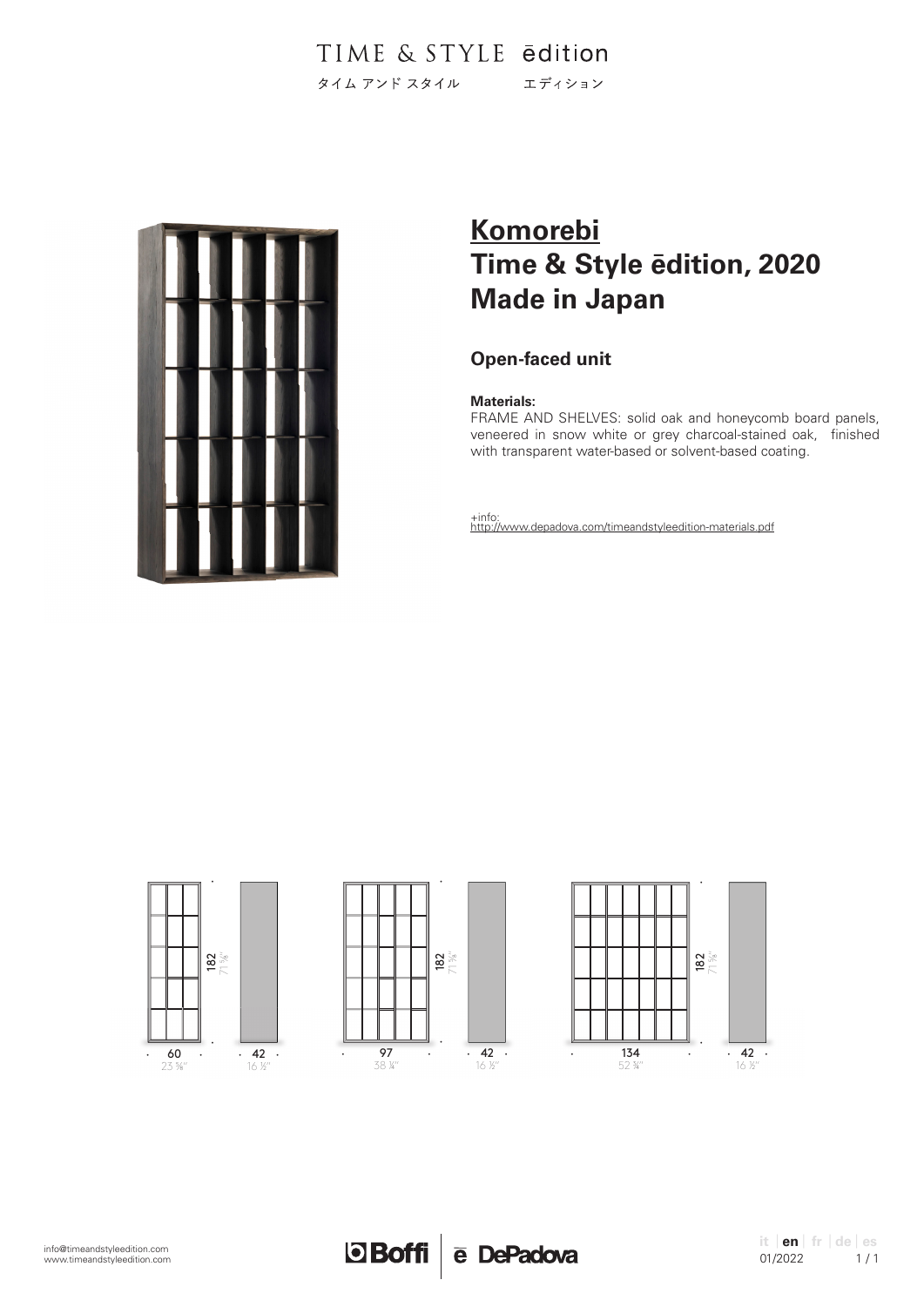

# **Komorebi Time & Style ēdition, 2020 Made in Japan**

## **Elément de rangement ouvert**

### **Matériaux:**

STRUCTURE ET ETAGERES: massif de chêne et panneaux en nid d'abeille plaqué en chêne laqué blanc neige ou gris carbon, finis avec laque transparente à base eau ou dissolvant.





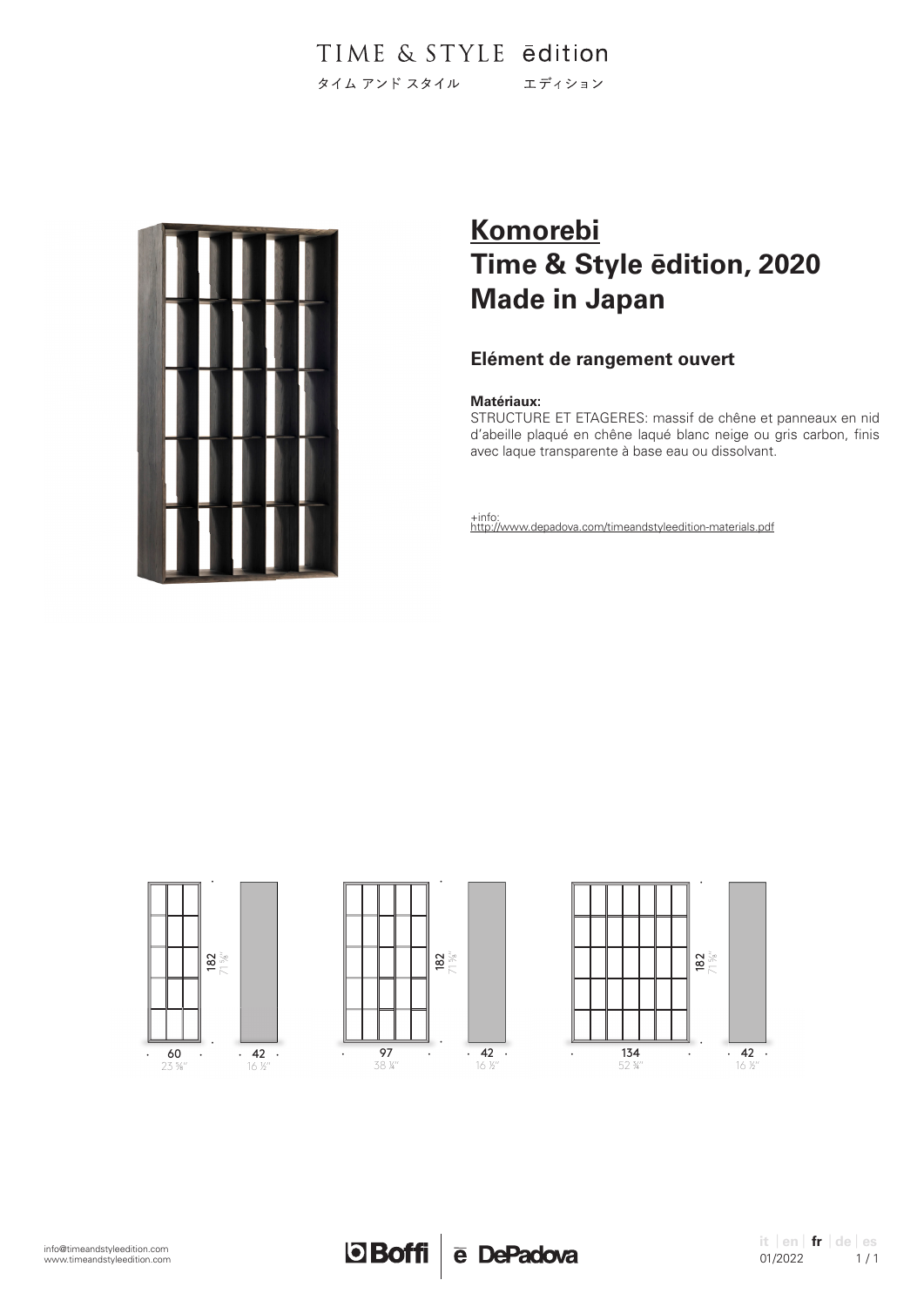

# **Komorebi Time & Style ēdition, 2020 Made in Japan**

# **Offenes Schrankelement**

### **Materialien:**

KORPUS UND REGALBÖDEN: Massiveiche und Paneele mit Wabenkern, furniert in Eiche Schneeweiß oder kohlgrau gebeizt, endbehandelt mit transparentem Lack auf Wasser- oder Lösemittelbasis.